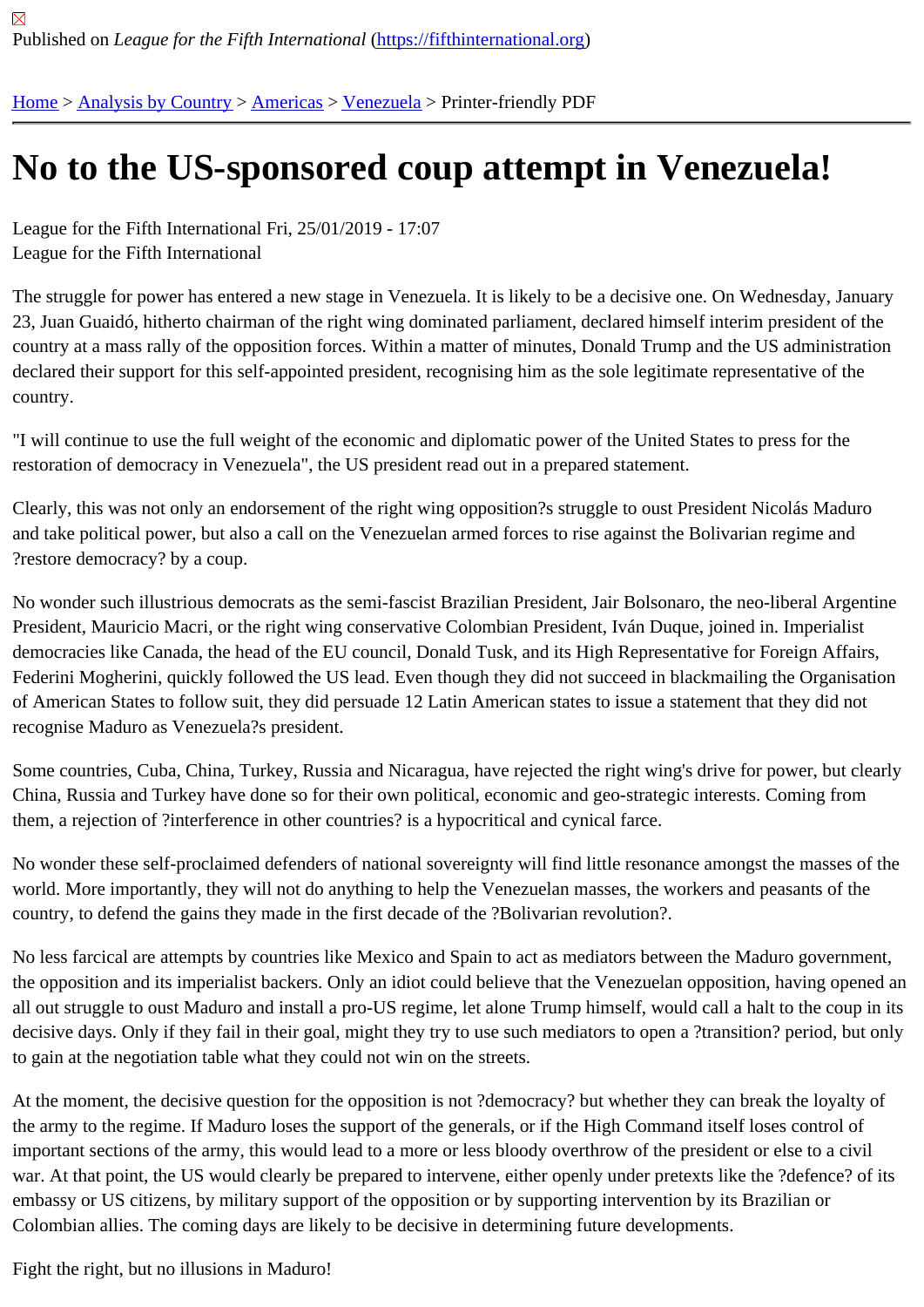By aiming to overthrow Maduro, the right is clearly trying to exploit the current economic, social and political crisis of the Bolivarian regime. In recent years, Venezuela has been hit by adverse international economic developments including declining oil prices and rising debts. The desperate measures of the government have made matters worse, allowing the ?Bolivarian? bourgeoisie, bureaucrats and middlemen to enrich themselves whilst the masses have been impoverished.

Hyperinflation has rendered the national currency virtually worthless. It has deprived the masses of the means of paying for life?s necessities, apart from the few with access to foreign currencies. It has left the shops empty. No wonder the right wing, pro-US opposition has been able to rally sections of the impoverished masses, although the Western, pro-coup media may well exaggerate such support.

When things began to go wrong, Maduro resorted to repression and rigging elections because no real democracy, based on councils of workers', poor people's and peasants' delegates, was created under Chavez and because the army was not replaced by a popular militia. This meant the masses themselves could take no action, the economic and moral foundations of their self-confidence were undermined and the opposition was able to gain mass support beyond the pampered middle classes.

Together with the after effects of the world financial crisis, this cruelly exposed the utopia of the ?Bolivarian revolution?, a strategy based on the belief that it was possible to reconcile the interests of Venezuelan big capital, the privileged life of the urban middle classes, with improved living standards and cultural conditions for the workers, the peasants and the poor via social programmes.

Already, under Chavez, this utopian ?socialist? project was running into its own contradictions, under Maduro the regime became one of permanent crisis. In turn, it had increasingly to base its own power on the military and the state bureaucracy, thereby undermining its own social base even more. In political terms, its dictatorial aspect become more and more overt and it turned against the left Bolivarian opposition, combining a bonapartist presidency with pseudodemocratic forms like the self-selected ?constituent assembly?.

While it is clear that the Bolivarian government and Maduro have proved unable to lead Venezuela out of the current crisis, it would be wrong, and one-sided, to only blame their incompetence and corruption for the current crisis. The coup attempt is part of a reactionary roll back in the whole of Latin America, where the US and important sections of the national bourgeoisies have declared war on all reformist or left-populist governments.

Success for Guaidó's coup would not benefit the poor or the masses at all. It would just install another right wing regime to re-establish the power of the US multinationals and the traditional oligarchy. It would not solve any of the social issues and certainly it would not challenge the country's dependence on the world market and imperialism.

It might strengthen the US as against its Russian and Chinese rivals, who have gained something of a foothold in Venezuela, and it would further isolate the Cuban regime. This is, of course, the White House?s very intention. Certainly, any regime established by a successful coup will not be ?democratic?. Rather it will do all it can to destroy all the gains, economic, social and organisational, that the masses gained under Chavez and which have not yet been withdrawn by Maduro.

Therefore, the working class, the peasants, the poor in Venezuela should not give any support to the coup. They must fight it, but without any illusions in Maduro and his policy. Indeed, they need to withdraw any political support for his disastrous programme.

Instead, they need to demand immediate measures to enable them to defy a US intervention, or the army, if it goes over to supporting the right. They need to demand the arming of the workers, the peasants and the poor who want to prevent a US-sponsored coup!

They also need to demand measures, and take steps themselves, to address the scarcity of essential supplies of food, fuel and medical supplies, to deal with the burning question of hunger, caused largely by US sanctions and hoarding of